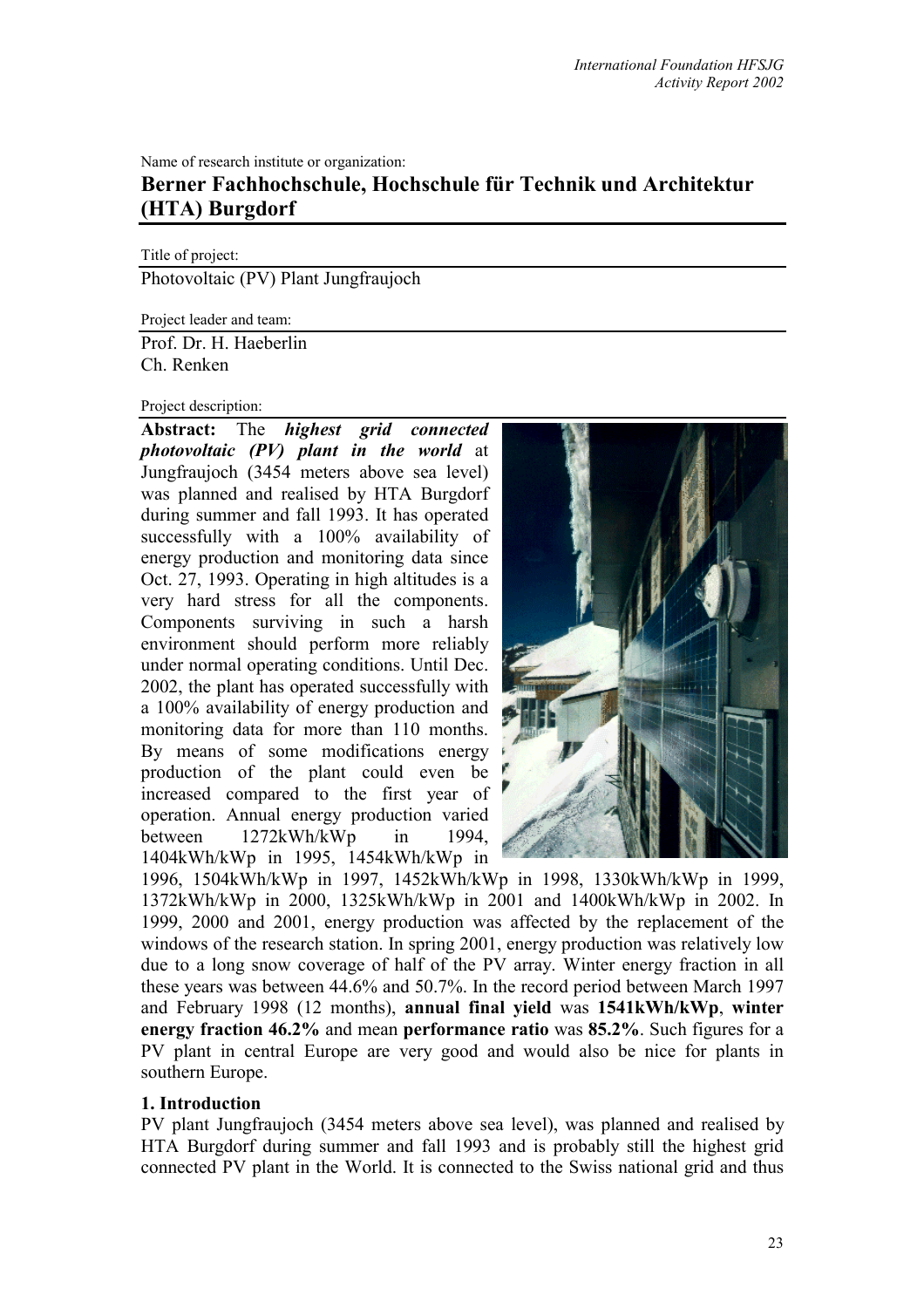to the large grid in western Europe. It has operated successfully with a 100% availability of energy production and monitoring data since Oct. 27, 1993.

#### **2. Plant layout**

The solar generator consists of 24 modules Siemens M75 (48Wp) with a rated power of 1152 Wp. They are mounted vertically to the outer walls of the international research station at Jungfraujoch. Thus PV plant Jungfraujoch can be considered as a building integrated installation. At this location from time to time STC conditions occur, therefore it is possible to determine effective array power at STC from measured DC inverter input power at STC increased by calculated losses in array wiring and string diodes. Effective power of the array is 1130Wp at STC. The array is divided into two arrays of 12 modules that are mounted in vertical position at the outer walls of the research station at Jungfraujoch (see fig. 1). The first array has a west deviation of 12° from south, the second a west deviation of 27°.

Energy produced by the modules was injected into grid at first by an inverter Top Class 1800. After 32 months with very good operating results, plant performance could be increased further by elimination of the string diodes in the PV array and replacing the inverter by an improved model (Top Class 2500/4 Grid III).

Fig. 2 shows a block diagram of the plant. The following parameters are measured:

- Irradiance into array plane 1 and 2 (two sensors per array: A heated pyranometer and a reference cell)
- Module temperature of array 1 and 2
- Ambient temperature
- DC current produced by each array
- DC voltage at inverter input
- AC voltage at inverter output
- AC power injected into utility grid

These values are sampled every two seconds. Data are stored temporarily in a data logger Campbell CR10. Under normal conditions, every 5 minutes average values are calculated and stored from these values. However, in case of an error, the original data are stored as an error file, allowing detailed analysis of such an error.



Fig. 2: Block Diagram of the grid connected PV Plant (1.152kWp nominal, 1.13kWp effective) of HTA Burgdorf at Jungfraujoch (3454m).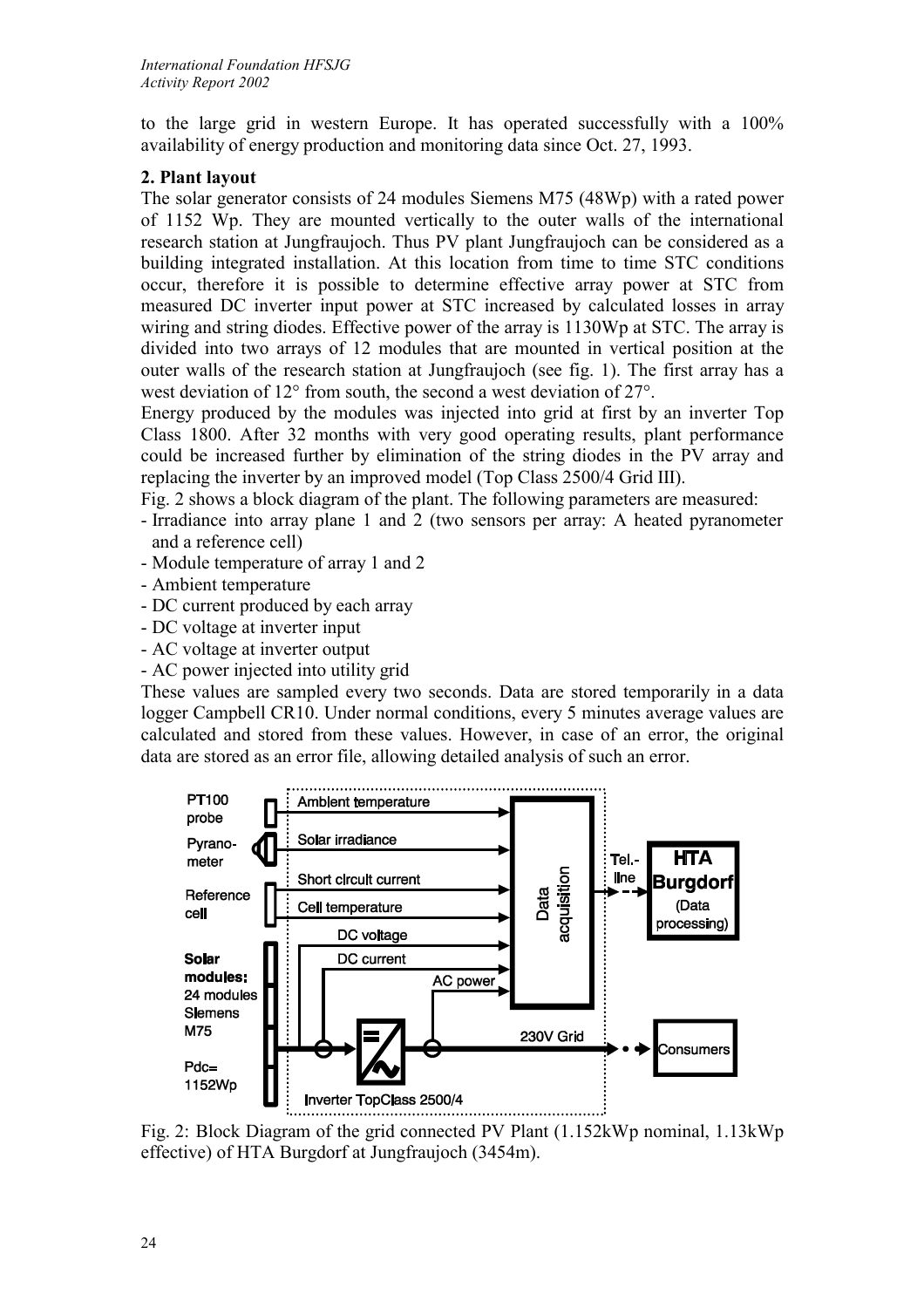Every day, data are transmitted to HTA Burgdorf early in the morning via a telephone line and a modem for further analysis and storage.

To get a maximum reliability, appropriate mechanical and electrical design is essential. Wind loads encountered at this location are extremely high, and due to the quite frequent thunderstorms lightning and overvoltage protection is a very important issue.

#### **3. Plant operation experience and reliability**

Since the start of operation in October 1993, the plant survived the following high alpine stress factors *without any damages*:

- **Heavy storms** with wind speeds above 200km/h: This is a very hard test for the mechanical components and construction.
- **Thunderstorms** with heavy lightning strokes causing damages in other experiments that were not appropriately protected at the research station.
- **Irradiance peaks** with values up to 1720W/m²: Such peaks (higher than the solar constant!) may occur at this location during cloud enhancement situations, because the irradiance from the sky is increased considerably by diffuse reflection from the glacier in front of the array. Due to the proportionality of irradiance and DCpower, these peaks are a hard stress for the inverter.
- **Large temperature differences**: On a cold winter day, drop of solar cell temperature after sunset can exceed 40 degrees (centigrade) within 30 minutes. Total range of measured solar cell temperature so far was -29°C to +66°C.
- **Snow and ice covering** of the solar generator: In spring, snow heights of more than 3 m are possible. The resulting snow height depends not only from the amount of snow coming down, but also from the wind speed and wind direction during and after the snowfall. Sometimes energy production is also reduced by hoarfrost and partial shadowing by colossal icicles.

In Summer 1999, 2000 and 2001 the windows at the façade of the research station had to be replaced. For this purpose a scaffold had to be erected, which caused partial shadowing in August, September and October of these years. During the work carried out in 2001, a module of the PV array was mechanically damaged.

When this module was replaced, it was discovered that at another module delaminations were developing at the lower edge of the PV array of the west generator. During a visual check two years ago nothing was noticed, therefore this delamination seemed to have appeared quite rapidly. This delaminaion was probably caused by moisture entering the module through the lower module edge causing electrolytic degradation of the neighbouring cells. No measurable power loss of the whole PV array was noted so far, but as a measure of precaution this delaminated module was also replaced in autumn 2001.

Thus it can be noted that in more than 9 years of operation under extreme climatic conditions only one module out of 24 showed visual signs of degradation that were caused by natural influences. However, no degradation of electrical module performance was registered before it was replaced. The only operational problem is the large snow quantity encountered in spring, which may cause a covering of one of the two PV generators and thus a loss of energy for a few days up to a few weeks per year.

#### **4. Data acquisition system**

The **data acquisition system** with a data logger CR10 operated without major problems, too. Availability of monitoring data (AMD) so far was 100%.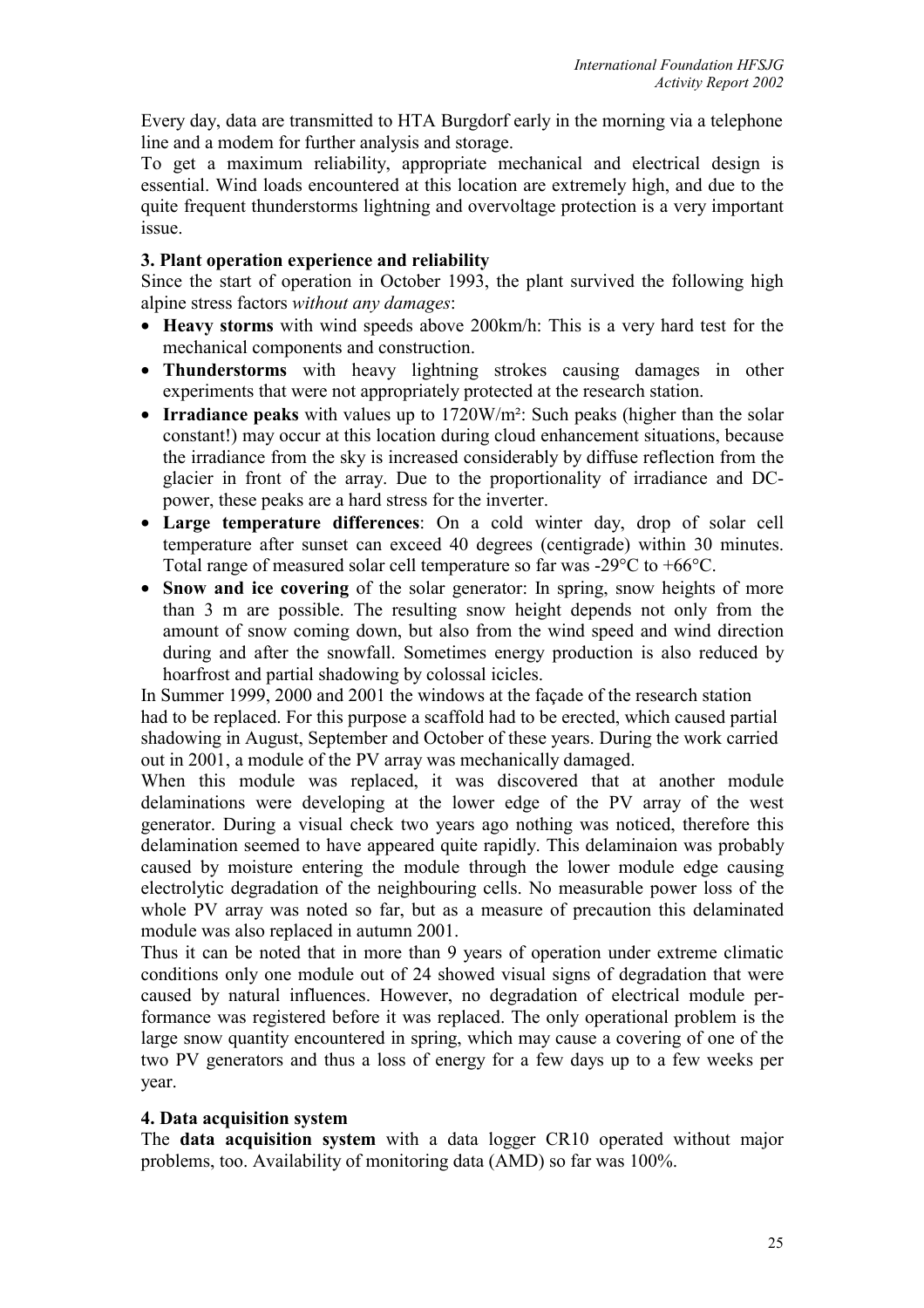Unfortunately the ventilation system of the pyranometers had not the same reliability like the rest of the system. As its power supply was undersized, it failed after only one month of operation. Thus between December 93 and June 94 the pyranometers were covered by snow or ice on some days for some hours. This deficiency could be cured by replacement of the power supply by a stronger unit. Besides this, in February 1994 suddenly a measuring error of 2% occurred in a AC-power measuring device. This error could be detected and corrected with the redundant measuring system. The defective device was replaced by a new one as soon as possible.

#### **5. Average annual energy production and performance ratio from 1994 - 2002 5.1 Normalized Energy Yields**

To compare performance of PV plants of different size and at different locations, normalized quantities are very useful. By dividing energy production in a given period (month, year) by peak PV generator power (at Jungfraujoch: 1.13kWp), array yield Y<sub>a</sub> (DC) and final Yield Y<sub>f</sub> (AC) is obtained. Reference yield Y<sub>r</sub> is calculated by dividing irradiation in the same period by  $1kW/m^2$  and performance ratio PR is  $Y_f/Y_f$ (details see [1]). Using *avarage daily values* eliminates the influence of different lengths of months.

In Fig. 3 a normalized yearly analysis for the average year for the time period between 1994 and 2002 with monthly values of  $Y_f$ ,  $Y_a$  and  $Y_r$ . is shown. All values are referred to effective PV generator power. Capture losses  $L_C = Y_r - Y_a$ , system losses L<sub>S</sub> = Y<sub>a</sub> - Y<sub>f</sub> and performance ratio PR = Y<sub>f</sub>/Y<sub>r</sub> (number on top of bar) are also indicated [1]. In fig. 3 irradiance was measured with a *reference cell.*

**5.2 Normalized monthly energy production for the average year between 1994 - 2002** 

Normalized Yearly Analysis - Average of several years (Reference Cell)



Fig. 3: Normalized monthly energy production for the average year between 1994- 2002 for PV plant Jungfraujoch. Partial snow covering of the solar generator in spring causes higher  $L<sub>C</sub>$  and lower PR values especially in the month of May and June. Production in August till October is also somewhat reduced due to the partial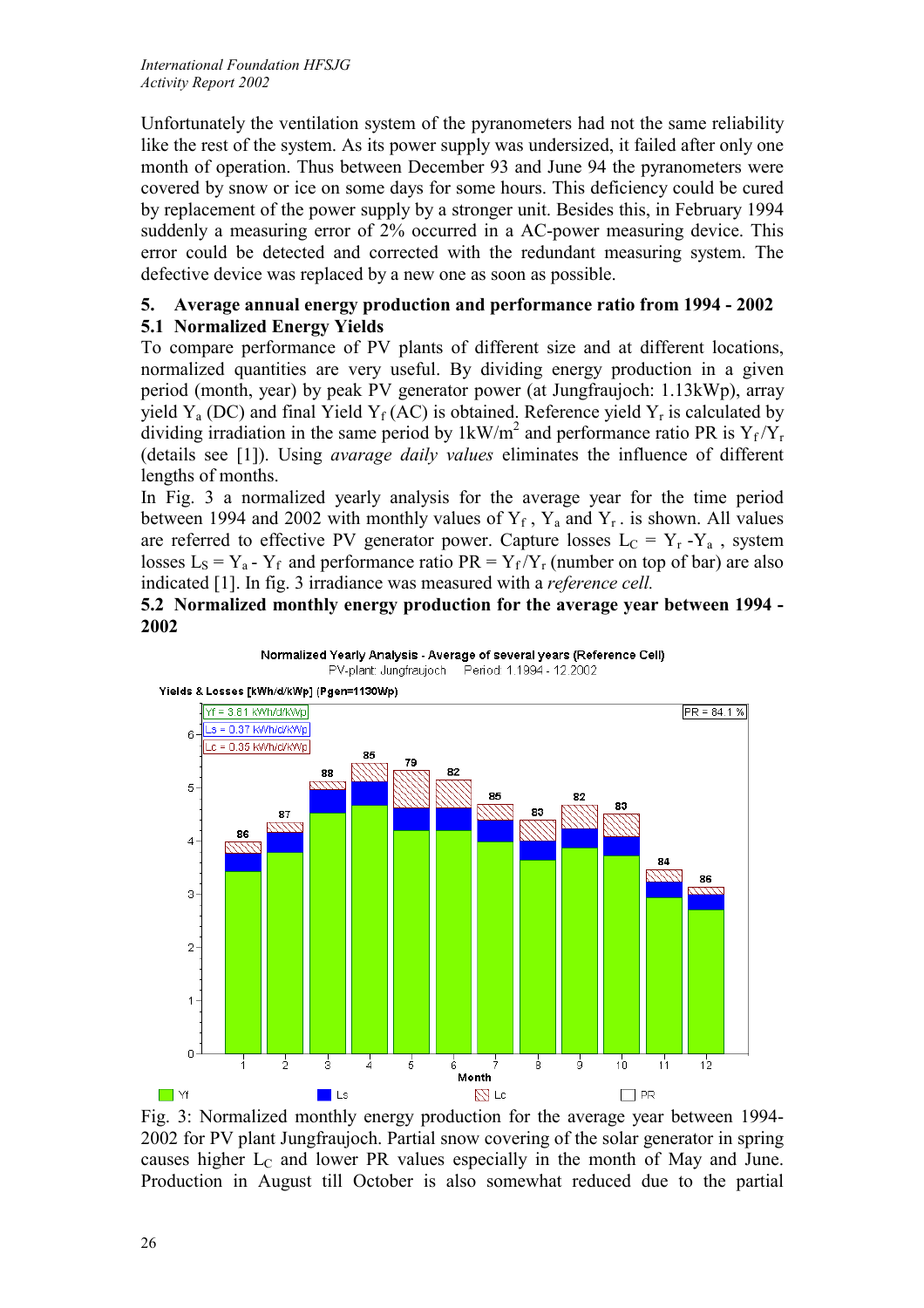shadowing of the PV array by the replacement of the windows in 1999-2001. Monthly PR-values are between 79% and 88%, annual average is 84.1%.

#### **6. Annual energy production of PV plant Jungfraujoch compared to other Swiss PV plants**

Fig. 4 shows normalized monthly energy production referred to peak array power in the years 1994 to 2001 of a PV plant in Burgdorf on the roof of a house (3.18kWp, 540m), of the large PV plant Mont Soleil (560kWp, 1270m) and of PV plant Jungfraujoch (1.15kWp, 3454m).

In summer 1996 energy production of the plant in Burgdorf was affected considerably by a inverter defect that occurred during the vacation of the owner and was discovered only when he came back.

At PV plants in the lower parts of the country, where it is often foggy or overcast in autumn and winter, energy production varies very much between a high maximum value in summer and a deep minimum in winter. Winter energy fraction at such locations is below 30%. At the plant in Burgdorf at 540m, the ratio between summer maximum and winter minimum is around 10:1.

At PV plant Mont Soleil at 1270m, the ratio between summer maximum and winter minimum is already considerably lower, energy production is more continuous and winter energy fraction is higher. In some years there is a summer maximum like in the lower regions of the country, but in some years there are two maximums in spring and autumn like at PV plant Jungfraujoch.

At PV plant Jungfraujoch, the situation is even better. Annual energy production is much higher than at the other locations and monthly energy production is distributed much better over the whole year and thus relatively constant. The ratio between maximum and minimum is usually only slightly over 2 (exception in 1997: about 3) and winter energy fraction is between 44.6% and 50.7% .



Fig. 4: Normalized monthly energy production (referred to nominal PV generator power) of PV plants Jungfraujoch (1.15kWp), Mont Soleil (560kWp) and Gfeller/- Burgdorf (3.18kWp) in the years 1994 to 2001.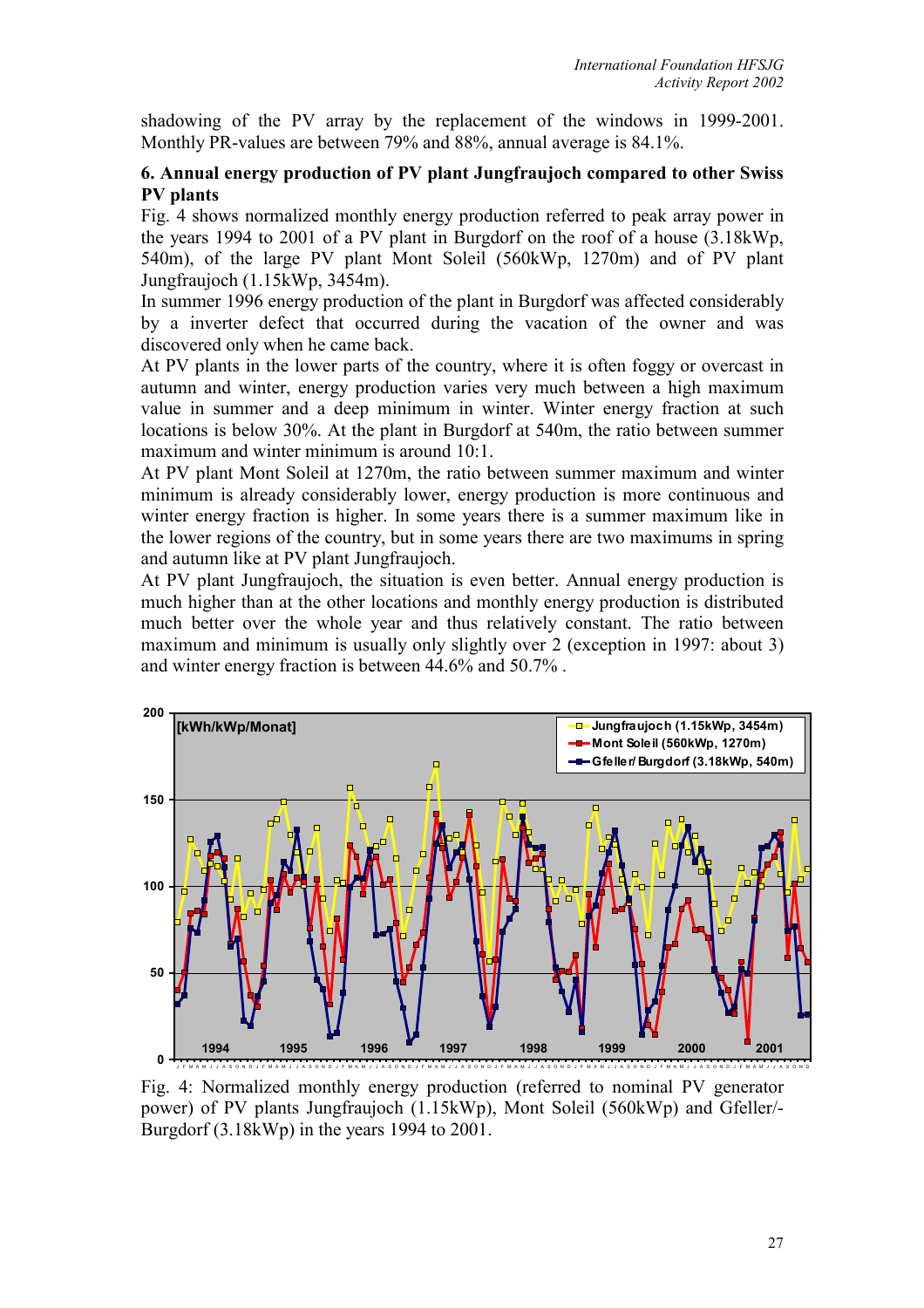## **7. Conclusion**

In more than nine years of successful operation, owing to the tilt angle of  $90^\circ$  and the high amount of sunshine in winter, **energy production of PV plant Jungfraujoch was relatively constant over the whole year**. Instead of the usual summer maximum and winter minimum (which can vary by a factor of ten in lower parts of Switzerland, see PV plant at Burgdorf in fig. 4), usually two maximums per year (a higher one in spring (March, April or May) and a lower one in autumn (September or October)) are observed. In summer, due to high albedo of the glacier in front of the PV array, a lot of irradiation is reflected onto the array despite the high tilt angle of  $90^\circ$ . Therefore summer energy production is also remarkably high

The only major operational problem encountered was a temporary snow coverage occurring often in spring. However, due to the tilt angle of  $90^\circ$  this problem was not very serious. With a greater array height above ground (e.g. 5m to 7m instead of only 3m), this problem could probably be completely eliminated.

Energy production and performance ratio of the high alpine PV plant at Jungfraujoch reached very high values in the last nine years. Experience obtained in this project will be very helpful for the realisation of other high alpine grid connected PV-plants.

### **References**

- [1]Haeberlin, H. and Ch. Beutler: "Normalized Representation of Energy and Power for Analysis of Performance and on-line Error Detection in PV-Systems". Proc. 13th EU PV Conf., Nice 1995.
- [2]Haeberlin, and Ch. Beutler: "Highest Grid Connected PV plant in the World at Jungfraujoch (3454m): Excellent Performance in the First Two Years of operation". Proc. 13th EU PV Conf., Nice 1995.
- [3]Haeberlin, "Grid-connected PV plant on Jungfraujoch in the Swiss Alps". In: Michael Ross and Jimmy Royer (Editors): "Photovoltaics in Cold Climates". James and James, London, 1999, ISBN 1-873936-89-3.
- [4]Haeberlin, and C. Renken: "Grid-connected PV Plant Jungfraujoch (3454m) in the Swiss Alps: Results of more than four Years of trouble-free Operation". Proc. 2nd World Conf. on Photovoltaic Energy Conversion, Vienna, Austria, 1998.
- [5]Haeberlin, , "Hoher Energieertrag auf Jungfraujoch Die ersten fünf Betriebsjahre der netzgekoppelten 1,1kWp-Photovoltaikanlage auf dem Jungfraujoch" (*in German*). Elektrotechnik 10/1999.

### **Acknowledgements**

Our special thanks go to all the institutions that gave financial support. The work described in this paper was funded by Swiss Federal Office of Energy (BFE), PSEL (Projekt- und Studienfonds der Elektrizitätswirtschaft) and GMS, c/o BKW, Bern. Construction of PV-plant Jungfraujoch was sponsored by BFE, VSE (Verband Schweizerischer Elektrizitätswerke), Siemens Solar (modules), Fabrimex Solar (inverter) and the Railways of Jungfrau Region. Thanks go also to the International Foundation Scientific Stations Jungfraujoch and Gornergrat, the owner of the research station at Jungfraujoch, who permitted the use of its building for this project. Our PV-activities in general are also supported by Localnet AG, Burgdorf.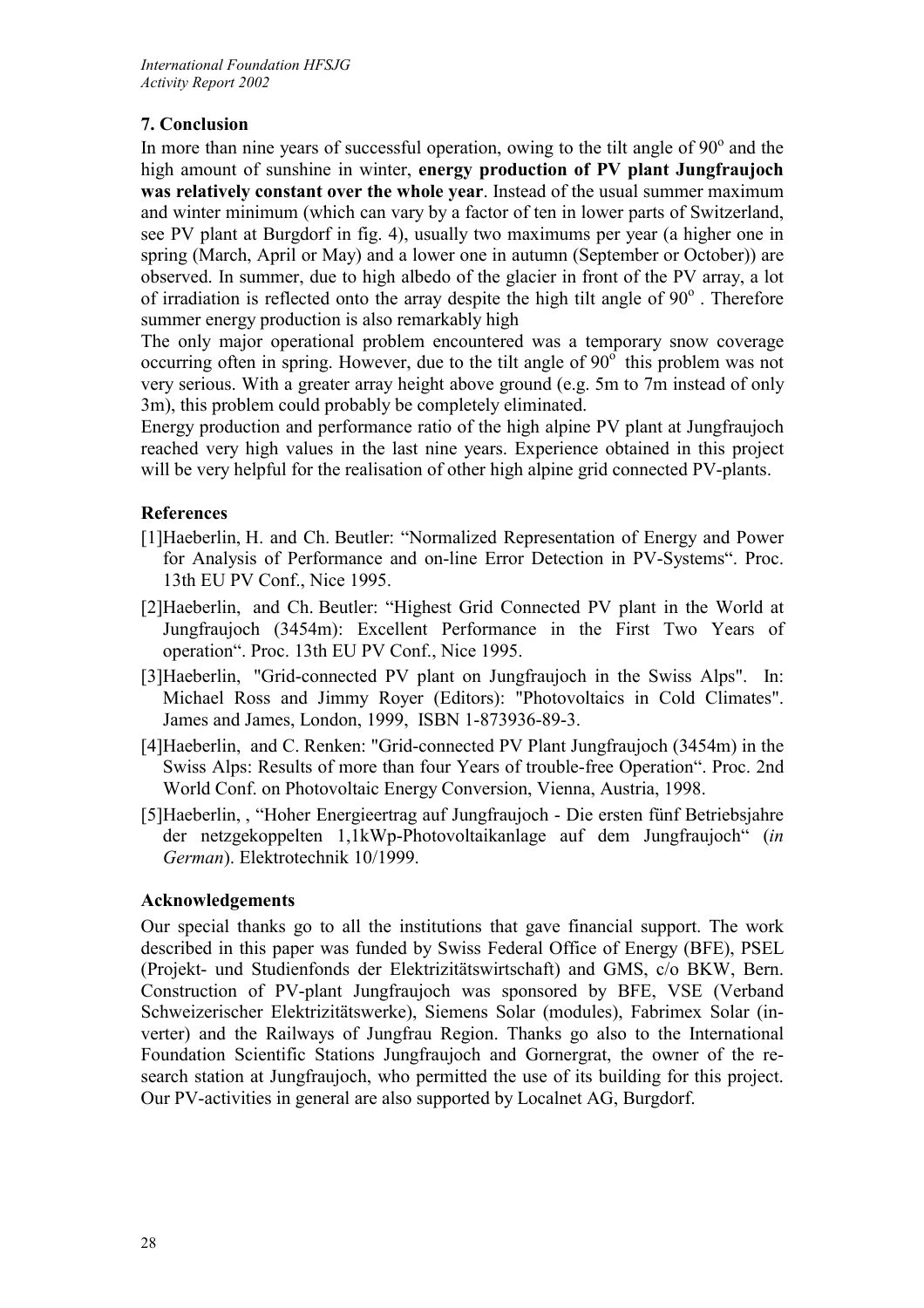Key words:

Internet data bases:

Collaborating partners/networks:

Scientific publications and public outreach 2002:

Address:

Berner Fachhochschule Hochschule für Technik und Architektur (HTA) Burgdorf Jlcoweg 1 CH-3400 Burgdorf Switzerland

Contacts:

Phone: +41 34 / 426 68 11 Fax: +41 34 / 426 68 13 e-mail: heinrich.haeberlin@hta-bu.bfh.ch URL: [http://www.pvtest.ch](http://www.pvtest.ch/)